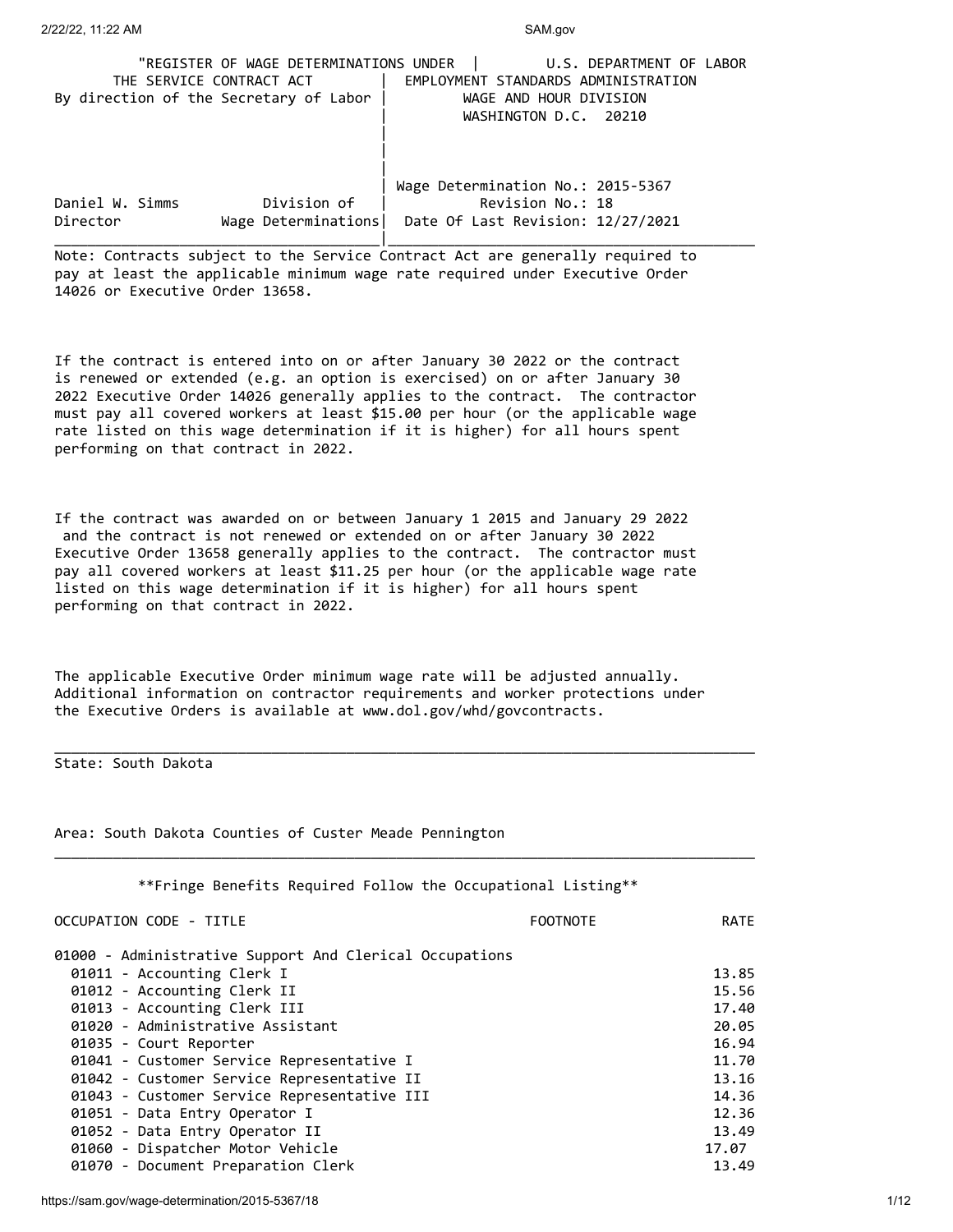| 2/22/22, 11:22 AM                                                                | SAM.gov        |
|----------------------------------------------------------------------------------|----------------|
| 01090 - Duplicating Machine Operator                                             | 13.49          |
| 01111 - General Clerk I                                                          | 13.14          |
| 01112 - General Clerk II                                                         | 14.34          |
| 01113 - General Clerk III                                                        | 16.12          |
| 01120 - Housing Referral Assistant                                               | 18.88          |
| 01141 - Messenger Courier                                                        | 11.00          |
| 01191 - Order Clerk I                                                            | 12.36          |
| 01192 - Order Clerk II                                                           | 13.49          |
| 01261 - Personnel Assistant (Employment) I                                       | 15.15          |
| 01262 - Personnel Assistant (Employment) II                                      | 16.94          |
| 01263 - Personnel Assistant (Employment) III<br>01270 - Production Control Clerk | 19.04<br>20.55 |
| 01290 - Rental Clerk                                                             | 13.64          |
| 01300 - Scheduler Maintenance                                                    | 15.15          |
| 01311 - Secretary I                                                              | 15.15          |
| 01312 - Secretary II                                                             | 16.94          |
| 01313 - Secretary III                                                            | 18.88          |
| 01320 - Service Order Dispatcher                                                 | 15.76          |
| 01410 - Supply Technician                                                        | 20.05          |
| 01420 - Survey Worker                                                            | 15.42          |
| 01460 - Switchboard Operator/Receptionist                                        | 13.79          |
| 01531 - Travel Clerk I                                                           | 12.39          |
| 01532 - Travel Clerk II                                                          | 13.15          |
| 01533 - Travel Clerk III                                                         | 13.91          |
| 01611 - Word Processor I<br>01612 - Word Processor II                            | 13.49          |
| 01613 - Word Processor III                                                       | 15.15<br>16.94 |
| 05000 - Automotive Service Occupations                                           |                |
| 05005 - Automobile Body Repairer Fiberglass                                      | 19.52          |
| 05010 - Automotive Electrician                                                   | 19.99          |
| 05040 - Automotive Glass Installer                                               | 18.71          |
| 05070 - Automotive Worker                                                        | 18.71          |
| 05110 - Mobile Equipment Servicer                                                | 16.15          |
| 05130 - Motor Equipment Metal Mechanic                                           | 21.25          |
| 05160 - Motor Equipment Metal Worker                                             | 18.71          |
| 05190 - Motor Vehicle Mechanic                                                   | 21.25          |
| 05220 - Motor Vehicle Mechanic Helper                                            | 14.85          |
| 05250 - Motor Vehicle Upholstery Worker                                          | 17.43          |
| 05280 - Motor Vehicle Wrecker                                                    | 18.71          |
| 05310 - Painter Automotive<br>05340 - Radiator Repair Specialist                 | 19.99<br>18.71 |
| 05370 - Tire Repairer                                                            | 14.26          |
| 05400 - Transmission Repair Specialist                                           | 21.25          |
| 07000 - Food Preparation And Service Occupations                                 |                |
| 07010 - Baker                                                                    | 14.11          |
| 07041 - Cook I                                                                   | 14.23          |
| 07042 - Cook II                                                                  | 16.48          |
| 07070 - Dishwasher                                                               | 10.14          |
| 07130 - Food Service Worker                                                      | 11.26          |
| 07210 - Meat Cutter                                                              | 16.16          |
| 07260 - Waiter/Waitress                                                          | 9.99           |
| 09000 - Furniture Maintenance And Repair Occupations                             |                |
| 09010 - Electrostatic Spray Painter<br>09040 - Furniture Handler                 | 23.12<br>14.19 |
| 09080 - Furniture Refinisher                                                     | 23.12          |
| 09090 - Furniture Refinisher Helper                                              | 17.18          |
| 09110 - Furniture Repairer Minor                                                 | 20.16          |
| 09130 - Upholsterer                                                              | 23.12          |
| 11000 - General Services And Support Occupations                                 |                |
| 11030 - Cleaner Vehicles                                                         | 11.97          |
| 11060 - Elevator Operator                                                        | 13.01          |
| 11090 - Gardener                                                                 | 17.15          |
| 11122 - Housekeeping Aide                                                        | 13.01          |
| 11150 - Janitor                                                                  | 13.01          |
| 11210 - Laborer Grounds Maintenance                                              | 13.03          |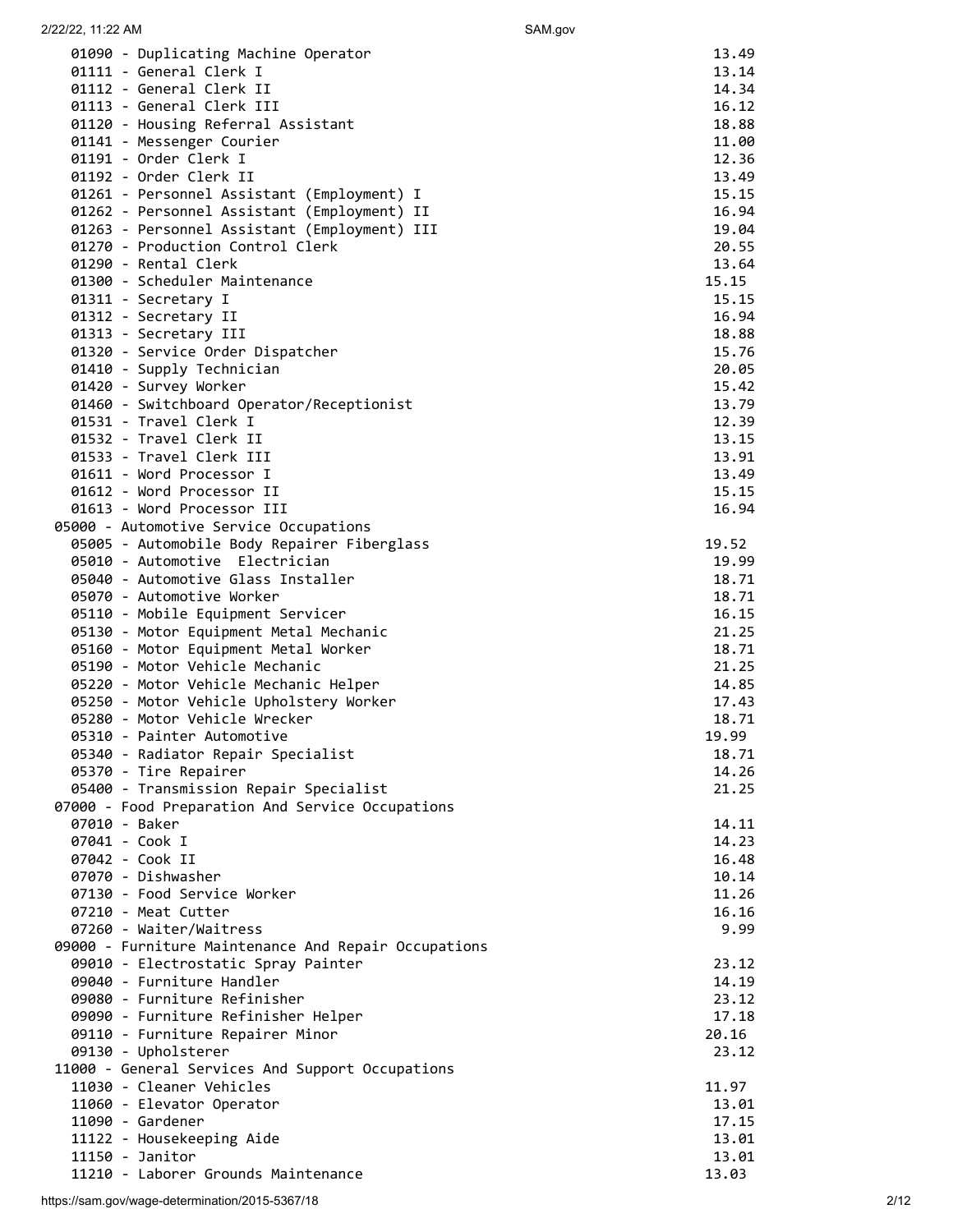| 11240 - Maid or Houseman                                                  | 10.47          |
|---------------------------------------------------------------------------|----------------|
| 11260 - Pruner                                                            | 11.67          |
| 11270 - Tractor Operator                                                  | 15.77          |
| 11330 - Trail Maintenance Worker                                          | 13.03          |
| 11360 - Window Cleaner                                                    | 14.53          |
| 12000 - Health Occupations                                                |                |
| 12010 - Ambulance Driver                                                  | 15.77          |
| 12011 - Breath Alcohol Technician                                         | 17.65          |
| 12012 - Certified Occupational Therapist Assistant                        | 24.21          |
| 12015 - Certified Physical Therapist Assistant                            | 23.51          |
| 12020 - Dental Assistant                                                  | 18.12          |
| 12025 - Dental Hygienist                                                  | 35.88          |
| 12030 - EKG Technician                                                    | 26.74          |
| 12035 - Electroneurodiagnostic Technologist                               | 26.74          |
| 12040 - Emergency Medical Technician                                      | 15.77          |
| 12071 - Licensed Practical Nurse I                                        | 15.78          |
| 12072 - Licensed Practical Nurse II                                       | 17.65          |
| 12073 - Licensed Practical Nurse III                                      | 19.67          |
| 12100 - Medical Assistant                                                 | 16.28          |
| 12130 - Medical Laboratory Technician                                     | 22.09          |
| 12160 - Medical Record Clerk                                              | 19.52          |
| 12190 - Medical Record Technician                                         | 21.83          |
| 12195 - Medical Transcriptionist                                          | 17.97          |
| 12210 - Nuclear Medicine Technologist                                     | 38.78          |
| 12221 - Nursing Assistant I                                               | 12.21<br>13.72 |
| 12222 - Nursing Assistant II                                              | 14.97          |
| 12223 - Nursing Assistant III<br>12224 - Nursing Assistant IV             | 16.82          |
| 12235 - Optical Dispenser                                                 | 14.11          |
| 12236 - Optical Technician                                                | 15.78          |
| 12250 - Pharmacy Technician                                               | 17.83          |
| 12280 - Phlebotomist                                                      | 15.60          |
| 12305 - Radiologic Technologist                                           | 27.04          |
| 12311 - Registered Nurse I                                                | 23.89          |
| 12312 - Registered Nurse II                                               | 29.22          |
| 12313 - Registered Nurse II Specialist                                    | 29.22          |
| 12314 - Registered Nurse III                                              | 35.35          |
| 12315 - Registered Nurse III Anesthetist                                  | 35.35          |
| 12316 - Registered Nurse IV                                               | 42.37          |
| 12317 - Scheduler (Drug and Alcohol Testing)                              | 21.86          |
| 12320 - Substance Abuse Treatment Counselor                               | 22.07          |
| 13000 - Information And Arts Occupations                                  |                |
| 13011 - Exhibits Specialist I                                             | 14.67          |
| 13012 - Exhibits Specialist II                                            | 18.18          |
| 13013 - Exhibits Specialist III                                           | 22.23          |
| 13041 - Illustrator I                                                     | 14.67          |
| 13042 - Illustrator II                                                    | 18.18          |
| 13043 - Illustrator III                                                   | 22.23          |
| 13047 - Librarian                                                         | 20.13          |
| 13050 - Library Aide/Clerk                                                | 11.68          |
| 13054 - Library Information Technology Systems                            | 18.18          |
| Administrator                                                             |                |
| 13058 - Library Technician                                                | 14.80          |
| 13061 - Media Specialist I                                                | 13.12          |
| 13062 - Media Specialist II                                               | 14.67          |
| 13063 - Media Specialist III                                              | 16.35          |
| 13071 - Photographer I                                                    | 14.55          |
| 13072 - Photographer II                                                   | 16.28          |
| 13073 - Photographer III                                                  | 20.17          |
| 13074 - Photographer IV                                                   | 24.67          |
|                                                                           |                |
| 13075 - Photographer V                                                    | 29.85          |
| 13090 - Technical Order Library Clerk                                     | 14.67          |
| 13110 - Video Teleconference Technician                                   | 13.12          |
| 14000 - Information Technology Occupations<br>14041 - Computer Operator I |                |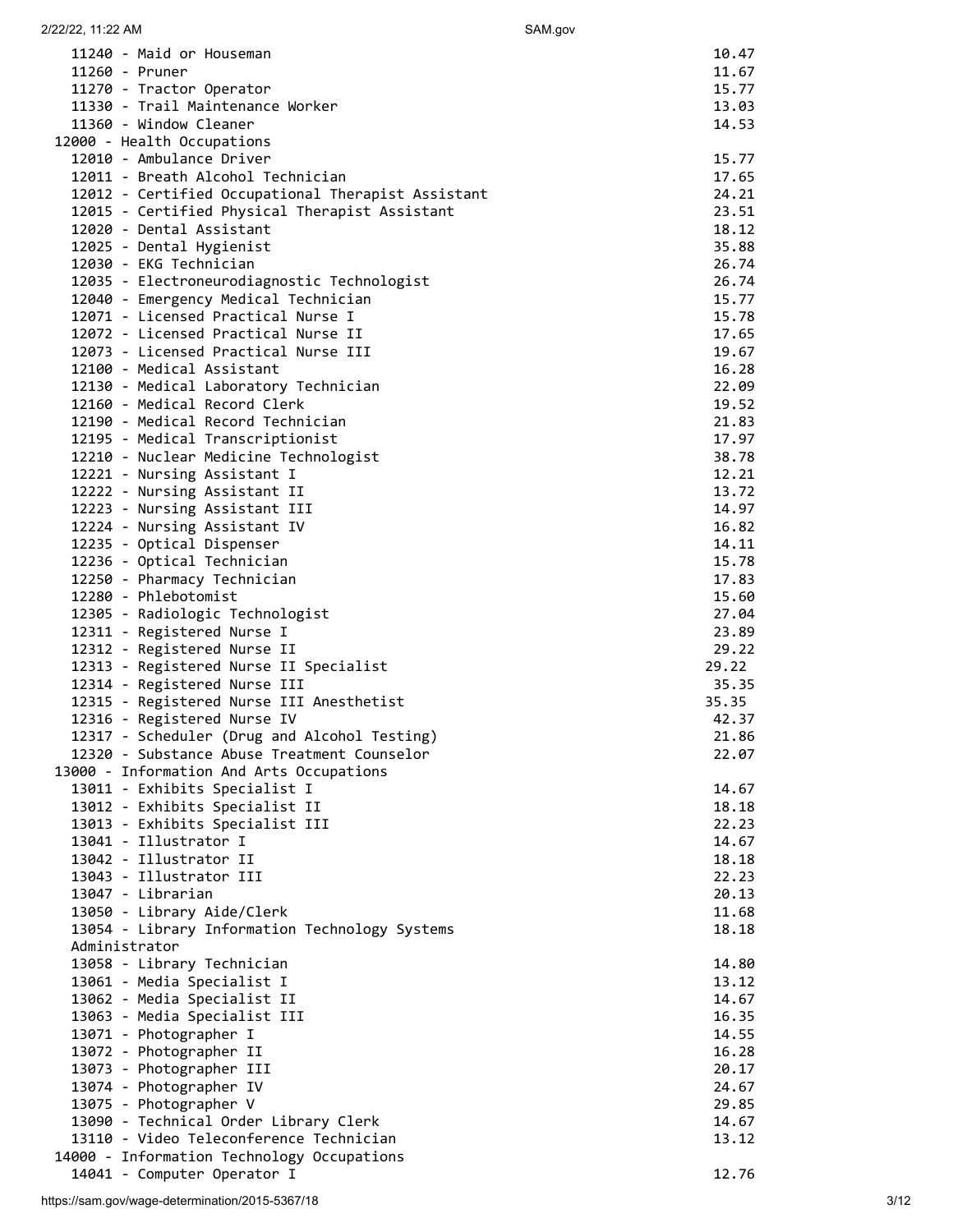| 14042 - Computer Operator II<br>14043 - Computer Operator III<br>14044 - Computer Operator IV | 14.27<br>16.95<br>17.78 |
|-----------------------------------------------------------------------------------------------|-------------------------|
| 14045 - Computer Operator V                                                                   | 21.02                   |
| 14071 - Computer Programmer I                                                                 | 20.48                   |
| 14072 - Computer Programmer II                                                                | 25.37                   |
| 14073 - Computer Programmer III                                                               | (see 1)                 |
| 14074 - Computer Programmer IV                                                                | (see 1)                 |
| 14101 - Computer Systems Analyst I                                                            | (see 1)                 |
| 14102 - Computer Systems Analyst II                                                           | (see 1)                 |
| 14103 - Computer Systems Analyst III                                                          | (see 1)                 |
| 14150 - Peripheral Equipment Operator                                                         | 12.76                   |
| 14160 - Personal Computer Support Technician                                                  | 24.25                   |
| 14170 - System Support Specialist                                                             | 21.89                   |
| 15000 - Instructional Occupations                                                             |                         |
| 15010 - Aircrew Training Devices Instructor (Non-Rated)                                       | 29.28                   |
| 15020 - Aircrew Training Devices Instructor (Rated)                                           | 34.00                   |
| 15030 - Air Crew Training Devices Instructor (Pilot)                                          | 40.75                   |
| 15050 - Computer Based Training Specialist / Instructor                                       | 29.28                   |
| 15060 - Educational Technologist                                                              | 29.57                   |
| 15070 - Flight Instructor (Pilot)                                                             | 40.75                   |
| 15080 - Graphic Artist                                                                        | 17.93                   |
| 15085 - Maintenance Test Pilot Fixed Jet/Prop                                                 | 40.75                   |
| 15086 - Maintenance Test Pilot Rotary Wing                                                    | 40.75                   |
| 15088 - Non-Maintenance Test/Co-Pilot                                                         | 40.75                   |
| 15090 - Technical Instructor                                                                  | 19.72                   |
| 15095 - Technical Instructor/Course Developer                                                 | 24.13                   |
| 15110 - Test Proctor                                                                          | 15.92                   |
| 15120 - Tutor                                                                                 | 15.92                   |
| 16000 - Laundry Dry-Cleaning Pressing And Related Occupations                                 |                         |
| 16010 - Assembler                                                                             | 10.46                   |
| 16030 - Counter Attendant                                                                     | 10.46                   |
| 16040 - Dry Cleaner                                                                           | 11.95                   |
| 16070 - Finisher Flatwork Machine                                                             | 10.46                   |
|                                                                                               |                         |
| 16090 - Presser Hand                                                                          | 10.46                   |
| 16110 - Presser Machine Drycleaning                                                           | 10.46                   |
| 16130 - Presser Machine Shirts                                                                | 10.46                   |
| 16160 - Presser Machine Wearing Apparel Laundry                                               | 10.46                   |
| 16190 - Sewing Machine Operator                                                               | 12.55                   |
| 16220 - Tailor                                                                                | 13.21                   |
| 16250 - Washer Machine                                                                        | 10.96                   |
| 19000 - Machine Tool Operation And Repair Occupations                                         |                         |
| 19010 - Machine-Tool Operator (Tool Room)                                                     | 23.39                   |
| 19040 - Tool And Die Maker                                                                    | 29.40                   |
| 21000 - Materials Handling And Packing Occupations                                            |                         |
| 21020 - Forklift Operator                                                                     | 17.75                   |
| 21030 - Material Coordinator                                                                  | 20.55                   |
| 21040 - Material Expediter                                                                    | 20.55                   |
| 21050 - Material Handling Laborer                                                             | 12.96                   |
| 21071 - Order Filler                                                                          | 12.39                   |
| 21080 - Production Line Worker (Food Processing)                                              | 17.75                   |
| 21110 - Shipping Packer                                                                       | 16.54                   |
| 21130 - Shipping/Receiving Clerk                                                              | 16.54                   |
| 21140 - Store Worker I                                                                        | 12.28                   |
| 21150 - Stock Clerk                                                                           | 17.07                   |
| 21210 - Tools And Parts Attendant                                                             | 17.75                   |
| 21410 - Warehouse Specialist                                                                  | 17.75                   |
| 23000 - Mechanics And Maintenance And Repair Occupations                                      |                         |
| 23010 - Aerospace Structural Welder                                                           | 30.01                   |
| 23019 - Aircraft Logs and Records Technician                                                  | 22.83                   |
| 23021 - Aircraft Mechanic I                                                                   | 27.83                   |
| 23022 - Aircraft Mechanic II                                                                  | 30.01                   |
| 23023 - Aircraft Mechanic III                                                                 | 31.41                   |
| 23040 - Aircraft Mechanic Helper<br>23050 - Aircraft Painter                                  | 19.75<br>25.73          |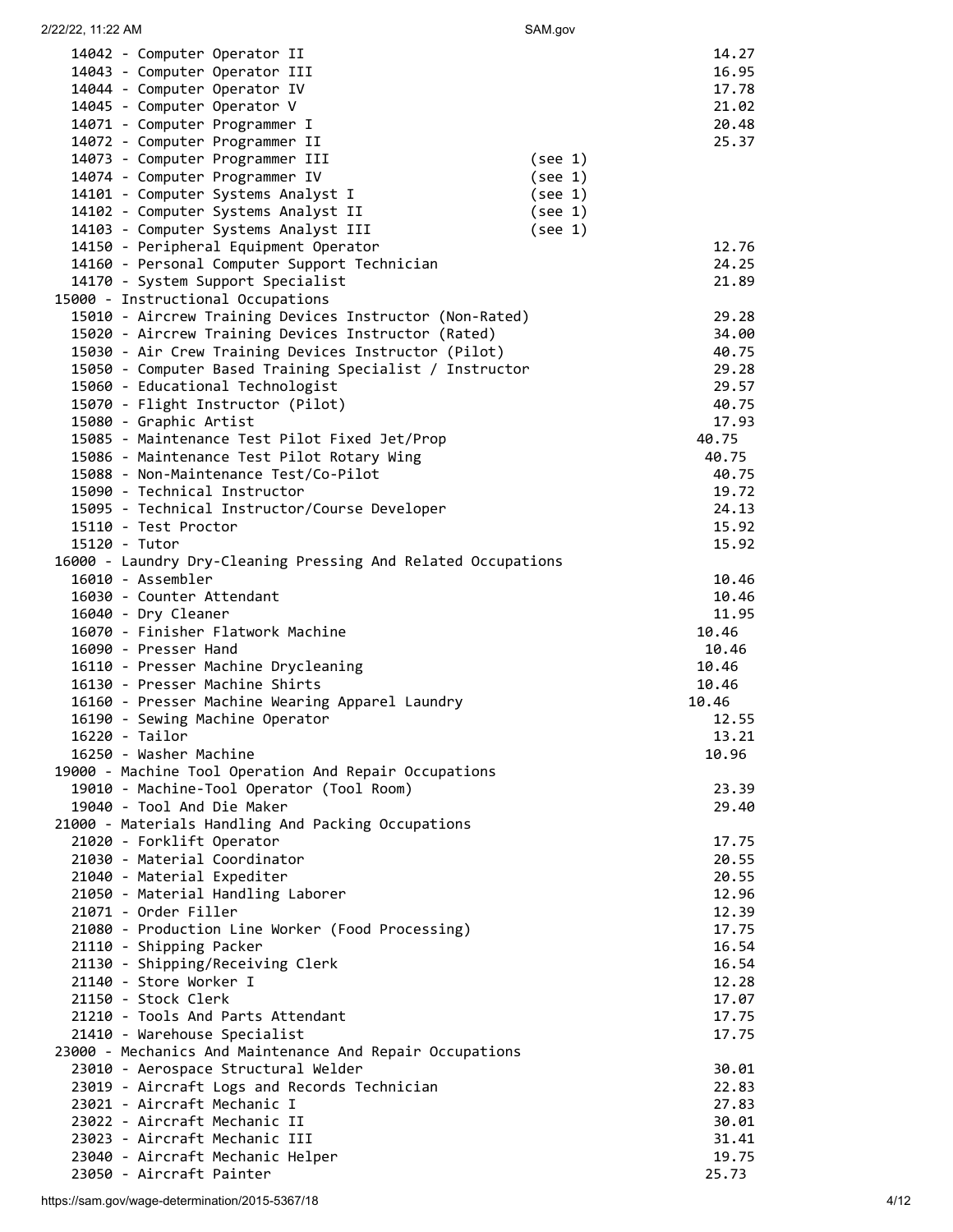| 23060 - Aircraft Servicer                              | 22.83 |
|--------------------------------------------------------|-------|
| 23070 - Aircraft Survival Flight Equipment Technician  | 25.73 |
| 23080 - Aircraft Worker                                | 24.49 |
| 23091 - Aircrew Life Support Equipment (ALSE) Mechanic | 24.49 |
| $\mathbf{I}$                                           |       |
| 23092 - Aircrew Life Support Equipment (ALSE) Mechanic | 27.83 |
| II                                                     |       |
| 23110 - Appliance Mechanic                             | 23.39 |
| 23120 - Bicycle Repairer                               | 18.36 |
| 23125 - Cable Splicer                                  | 36.73 |
| 23130 - Carpenter Maintenance                          | 17.98 |
| 23140 - Carpet Layer                                   | 21.89 |
| 23160 - Electrician Maintenance                        | 22.94 |
| 23181 - Electronics Technician Maintenance I           | 24.28 |
| 23182 - Electronics Technician Maintenance II          | 25.95 |
| 23183 - Electronics Technician Maintenance III         | 27.58 |
| 23260 - Fabric Worker                                  | 20.40 |
|                                                        |       |
| 23290 - Fire Alarm System Mechanic                     | 23.47 |
| 23310 - Fire Extinguisher Repairer                     | 18.90 |
| 23311 - Fuel Distribution System Mechanic              | 30.98 |
| 23312 - Fuel Distribution System Operator              | 24.20 |
| 23370 - General Maintenance Worker                     | 18.40 |
| 23380 - Ground Support Equipment Mechanic              | 27.83 |
| 23381 - Ground Support Equipment Servicer              | 22.83 |
| 23382 - Ground Support Equipment Worker                | 24.49 |
| 23391 - Gunsmith I                                     | 18.90 |
| 23392 - Gunsmith II                                    | 21.89 |
| 23393 - Gunsmith III                                   | 24.86 |
| 23410 - Heating Ventilation And Air-Conditioning       | 22.91 |
| Mechanic                                               |       |
| 23411 - Heating Ventilation And Air Contidioning       | 24.34 |
| Mechanic (Research Facility)                           |       |
| 23430 - Heavy Equipment Mechanic                       | 27.17 |
| 23440 - Heavy Equipment Operator                       | 22.42 |
|                                                        |       |
| 23460 - Instrument Mechanic                            | 24.86 |
| 23465 - Laboratory/Shelter Mechanic                    | 23.39 |
| 23470 - Laborer                                        | 12.96 |
| 23510 - Locksmith                                      | 23.39 |
| 23530 - Machinery Maintenance Mechanic                 | 24.26 |
| 23550 - Machinist Maintenance                          | 20.17 |
| 23580 - Maintenance Trades Helper                      | 17.38 |
| 23591 - Metrology Technician I                         | 24.86 |
| 23592 - Metrology Technician II                        | 26.41 |
| 23593 - Metrology Technician III                       | 27.96 |
| 23640 - Millwright                                     | 24.86 |
| 23710 - Office Appliance Repairer                      | 18.28 |
| 23760 - Painter Maintenance                            | 16.89 |
| 23790 - Pipefitter Maintenance                         | 23.08 |
| 23810 - Plumber Maintenance                            | 21.43 |
| 23820 - Pneudraulic Systems Mechanic                   | 24.86 |
| 23850 - Rigger                                         | 24.86 |
| 23870 - Scale Mechanic                                 | 21.89 |
| 23890 - Sheet-Metal Worker Maintenance                 | 18.92 |
| 23910 - Small Engine Mechanic                          | 18.98 |
| 23931 - Telecommunications Mechanic I                  | 27.34 |
| 23932 - Telecommunications Mechanic II                 |       |
|                                                        | 29.04 |
| 23950 - Telephone Lineman                              | 27.17 |
| 23960 - Welder Combination Maintenance                 | 18.61 |
| 23965 - Well Driller                                   | 24.86 |
| 23970 - Woodcraft Worker                               | 24.86 |
| 23980 - Woodworker                                     | 18.90 |
| 24000 - Personal Needs Occupations                     |       |
| 24550 - Case Manager                                   | 12.60 |
| 24570 - Child Care Attendant                           | 10.72 |
| 24580 - Child Care Center Clerk                        | 13.36 |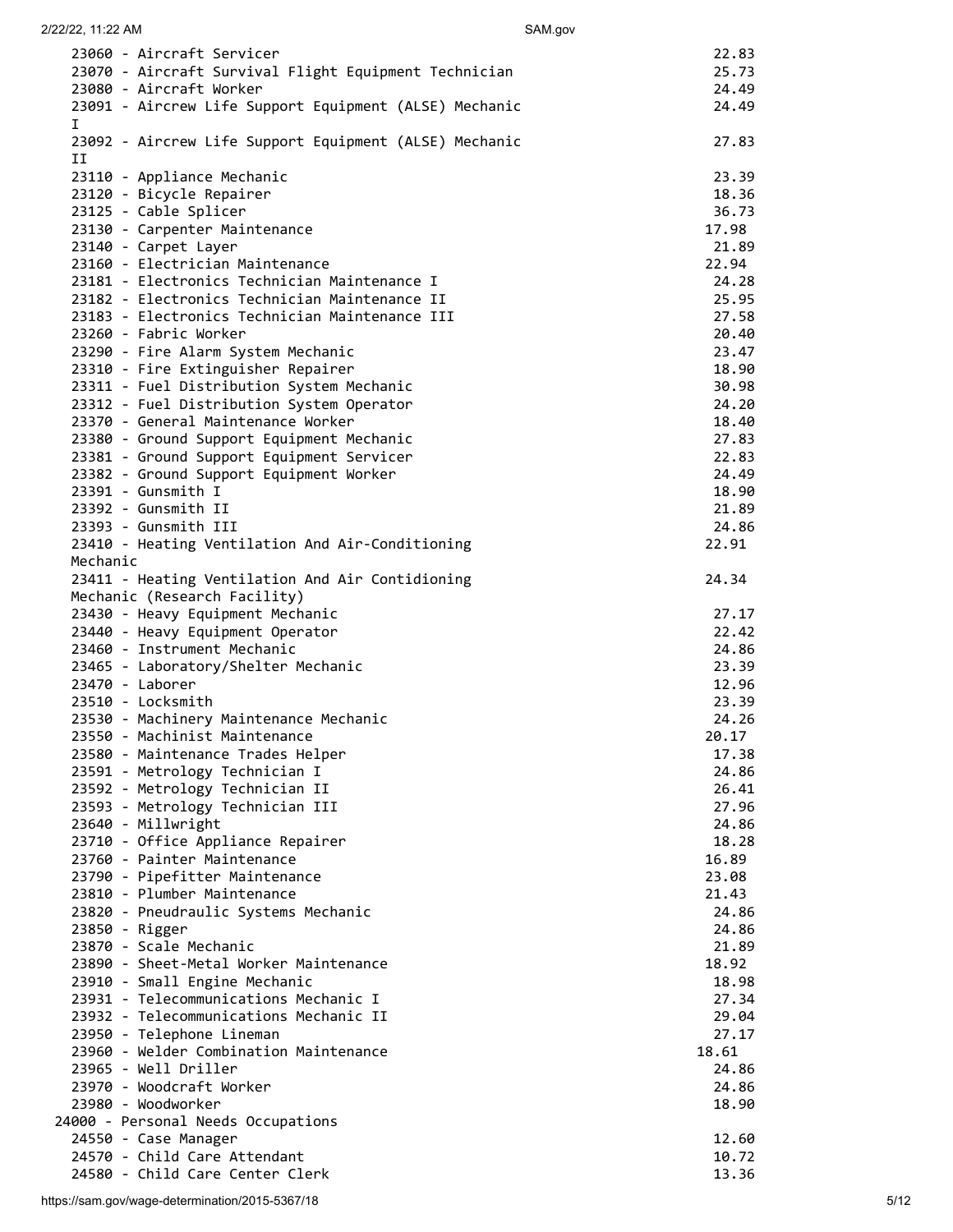| 2/22/22, 11:22 AM                                                                    | SAM.gov          |
|--------------------------------------------------------------------------------------|------------------|
| 24610 - Chore Aide                                                                   | 14.07            |
| 24620 - Family Readiness And Support Services                                        | 12.60            |
| Coordinator                                                                          |                  |
| 24630 - Homemaker<br>25000 - Plant And System Operations Occupations                 | 15.00            |
| 25010 - Boiler Tender                                                                | 24.86            |
| 25040 - Sewage Plant Operator                                                        | 19.62            |
| 25070 - Stationary Engineer                                                          | 24.86            |
| 25190 - Ventilation Equipment Tender                                                 | 17.38            |
| 25210 - Water Treatment Plant Operator<br>27000 - Protective Service Occupations     | 19.62            |
| 27004 - Alarm Monitor                                                                | 20.04            |
| 27007 - Baggage Inspector                                                            | 15.04            |
| 27008 - Corrections Officer                                                          | 22.71            |
| 27010 - Court Security Officer                                                       | 21.56            |
| 27030 - Detection Dog Handler<br>27040 - Detention Officer                           | 16.83<br>22.71   |
| 27070 - Firefighter                                                                  | 21.13            |
| 27101 - Guard I                                                                      | 15.04            |
| 27102 - Guard II                                                                     | 16.83            |
| 27131 - Police Officer I                                                             | 21.54            |
| 27132 - Police Officer II<br>28000 - Recreation Occupations                          | 23.94            |
| 28041 - Carnival Equipment Operator                                                  | 14.03            |
| 28042 - Carnival Equipment Repairer                                                  | 15.26            |
| 28043 - Carnival Worker                                                              | 10.38            |
| 28210 - Gate Attendant/Gate Tender                                                   | 22.16            |
| 28310 - Lifeguard<br>28350 - Park Attendant (Aide)                                   | 16.60<br>24.78   |
| 28510 - Recreation Aide/Health Facility Attendant                                    | 18.08            |
| 28515 - Recreation Specialist                                                        | 28.50            |
| 28630 - Sports Official                                                              | 19.73            |
| 28690 - Swimming Pool Operator                                                       | 17.67            |
| 29000 - Stevedoring/Longshoremen Occupational Services<br>29010 - Blocker And Bracer | 21.89            |
| 29020 - Hatch Tender                                                                 | 21.89            |
| 29030 - Line Handler                                                                 | 21.89            |
| 29041 - Stevedore I                                                                  | 20.40            |
| 29042 - Stevedore II                                                                 | 23.39            |
| 30000 - Technical Occupations<br>30010 - Air Traffic Control Specialist Center (HFO) | 40.29<br>(see 2) |
| 30011 - Air Traffic Control Specialist Station (HFO)                                 | 27.78<br>(see 2) |
| 30012 - Air Traffic Control Specialist Terminal (HFO) (see 2)                        | 30.59            |
| 30021 - Archeological Technician I                                                   | 16.89            |
| 30022 - Archeological Technician II<br>30023 - Archeological Technician III          | 18.88<br>23.40   |
| 30030 - Cartographic Technician                                                      | 23.40            |
| 30040 - Civil Engineering Technician                                                 | 22.51            |
| 30051 - Cryogenic Technician I                                                       | 25.91            |
| 30052 - Cryogenic Technician II                                                      | 28.62            |
| 30061 - Drafter/CAD Operator I<br>30062 - Drafter/CAD Operator II                    | 16.89<br>18.88   |
| 30063 - Drafter/CAD Operator III                                                     | 21.05            |
| 30064 - Drafter/CAD Operator IV                                                      | 25.91            |
| 30081 - Engineering Technician I                                                     | 15.04            |
| 30082 - Engineering Technician II                                                    | 16.89            |
| 30083 - Engineering Technician III<br>30084 - Engineering Technician IV              | 18.88<br>23.40   |
| 30085 - Engineering Technician V                                                     | 28.62            |
| 30086 - Engineering Technician VI                                                    | 34.63            |
| 30090 - Environmental Technician                                                     | 23.40            |
| 30095 - Evidence Control Specialist                                                  | 23.40            |
| 30210 - Laboratory Technician<br>30221 - Latent Fingerprint Technician I             | 21.05<br>25.91   |
| 30222 - Latent Fingerprint Technician II                                             | 28.62            |

# https://sam.gov/wage-determination/2015-5367/18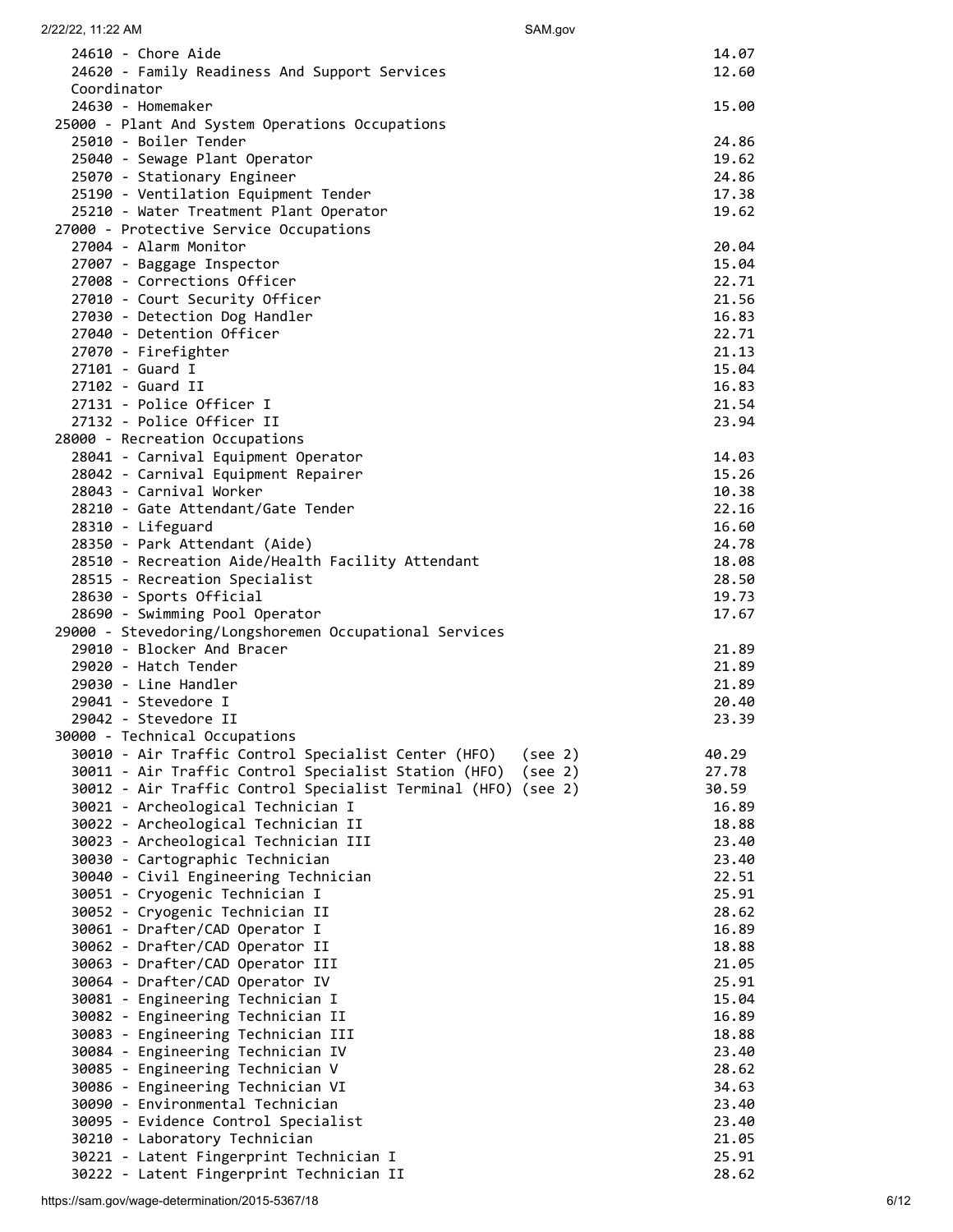| 2/22/22, 11:22 AM                                             | SAM.gov |                |
|---------------------------------------------------------------|---------|----------------|
| 30240 - Mathematical Technician                               |         | 23.40          |
| 30361 - Paralegal/Legal Assistant I                           |         | 18.97          |
| 30362 - Paralegal/Legal Assistant II                          |         | 23.50          |
| 30363 - Paralegal/Legal Assistant III                         |         | 28.74          |
| 30364 - Paralegal/Legal Assistant IV                          |         | 34.77          |
| 30375 - Petroleum Supply Specialist                           |         | 28.62          |
| 30390 - Photo-Optics Technician                               |         | 23.40          |
| 30395 - Radiation Control Technician                          |         | 28.62          |
| 30461 - Technical Writer I                                    |         | 23.40          |
| 30462 - Technical Writer II                                   |         | 28.62          |
| 30463 - Technical Writer III                                  |         | 34.63          |
| 30491 - Unexploded Ordnance (UXO) Technician I                |         |                |
|                                                               |         | 25.60<br>30.98 |
| 30492 - Unexploded Ordnance (UXO) Technician II               |         |                |
| 30493 - Unexploded Ordnance (UXO) Technician III              |         | 37.13          |
| 30494 - Unexploded (UXO) Safety Escort                        |         | 25.60          |
| 30495 - Unexploded (UXO) Sweep Personnel                      |         | 25.60          |
| 30501 - Weather Forecaster I                                  |         | 25.91          |
| 30502 - Weather Forecaster II                                 |         | 31.52          |
| 30620 - Weather Observer Combined Upper Air Or                | (see 2) | 21.05          |
| Surface Programs                                              |         |                |
| 30621 - Weather Observer Senior                               | (see 2) | 23.40          |
| 31000 - Transportation/Mobile Equipment Operation Occupations |         |                |
| 31010 - Airplane Pilot                                        |         | 30.98          |
| 31020 - Bus Aide                                              |         | 12.87          |
| 31030 - Bus Driver                                            |         | 18.28          |
| 31043 - Driver Courier                                        |         | 15.00          |
| 31260 - Parking and Lot Attendant                             |         | 13.06          |
| 31290 - Shuttle Bus Driver                                    |         | 15.18          |
| 31310 - Taxi Driver                                           |         | 14.12          |
| 31361 - Truckdriver Light                                     |         | 16.31          |
| 31362 - Truckdriver Medium                                    |         | 17.60          |
| 31363 - Truckdriver Heavy                                     |         | 22.23          |
| 31364 - Truckdriver Tractor-Trailer                           |         | 22.23          |
| 99000 - Miscellaneous Occupations                             |         |                |
| 99020 - Cabin Safety Specialist                               |         | 15.10          |
| 99030 - Cashier                                               |         | 11.38          |
| 99050 - Desk Clerk                                            |         | 10.82          |
| 99095 - Embalmer                                              |         | 25.60          |
| 99130 - Flight Follower                                       |         | 25.60          |
| 99251 - Laboratory Animal Caretaker I                         |         | 13.69          |
| 99252 - Laboratory Animal Caretaker II                        |         | 14.89          |
| 99260 - Marketing Analyst                                     |         | 26.94          |
| 99310 - Mortician                                             |         | 25.60          |
| 99410 - Pest Controller                                       |         | 21.99          |
| 99510 - Photofinishing Worker                                 |         | 13.45          |
| 99710 - Recycling Laborer                                     |         | 17.17          |
| 99711 - Recycling Specialist                                  |         | 20.67          |
| 99730 - Refuse Collector                                      |         | 15.50          |
| 99810 - Sales Clerk                                           |         | 12.56          |
| 99820 - School Crossing Guard                                 |         | 13.86          |
| 99830 - Survey Party Chief                                    |         | 23.51          |
| 99831 - Surveying Aide                                        |         | 15.14          |
| 99832 - Surveying Technician                                  |         | 19.69          |
| 99840 - Vending Machine Attendant                             |         | 18.55          |
| 99841 - Vending Machine Repairer                              |         | 23.36          |
| 99842 - Vending Machine Repairer Helper                       |         | 18.55          |
|                                                               |         |                |

\_\_\_\_\_\_\_\_\_\_\_\_\_\_\_\_\_\_\_\_\_\_\_\_\_\_\_\_\_\_\_\_\_\_\_\_\_\_\_\_\_\_\_\_\_\_\_\_\_\_\_\_\_\_\_\_\_\_\_\_\_\_\_\_\_\_\_\_\_\_\_\_\_\_\_\_\_\_\_\_\_\_\_\_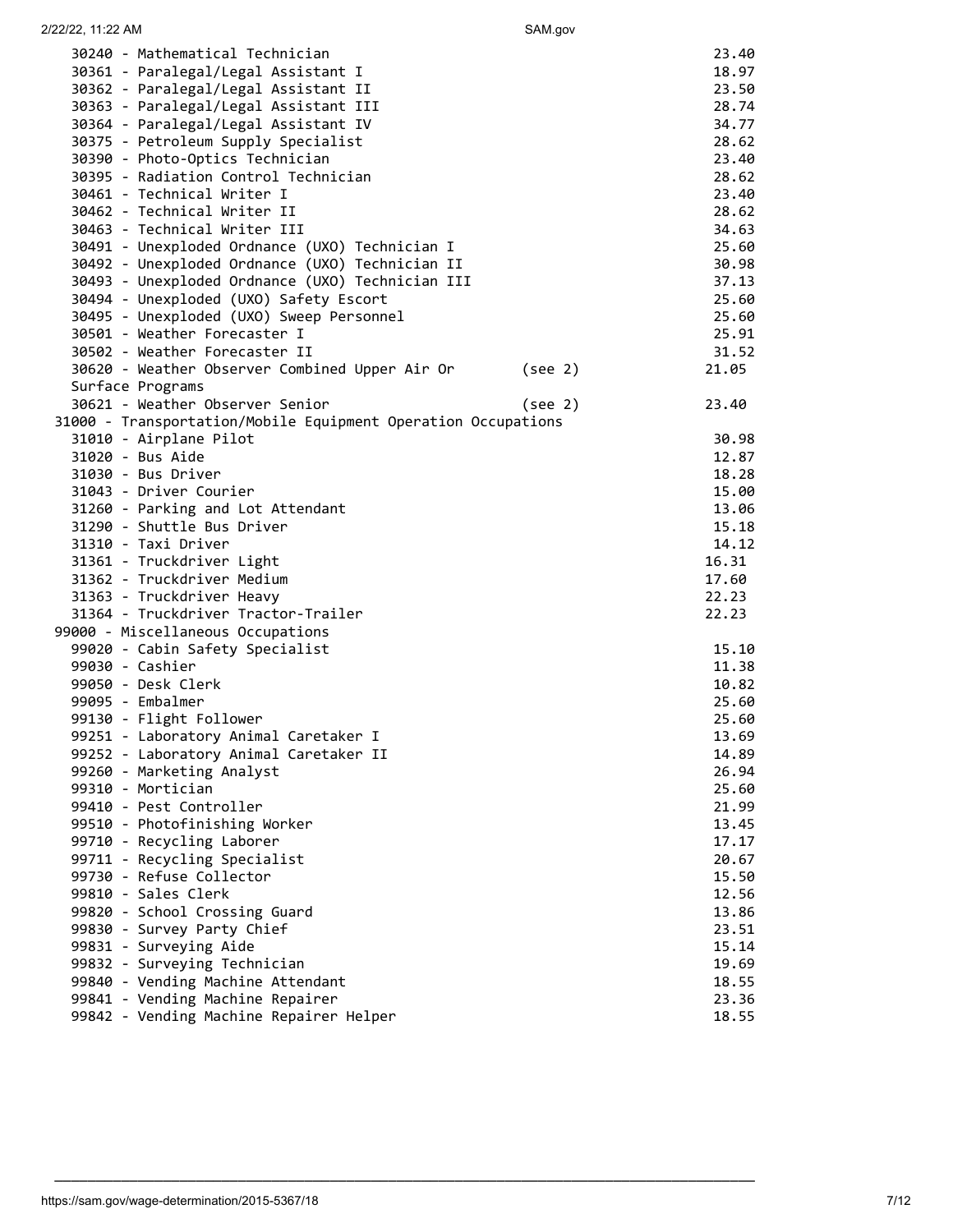Note: Executive Order (EO) 13706 Establishing Paid Sick Leave for Federal Contractors applies to all contracts subject to the Service Contract Act for which the contract is awarded (and any solicitation was issued) on or after January 1 2017. If this contract is covered by the EO the contractor must provide employees with 1 hour of paid sick leave for every 30 hours they work up to 56 hours of paid sick leave each year. Employees must be permitted to use paid sick leave for their own illness injury or other health-related needs including preventive care; to assist a family member (or person who is like family to the employee) who is ill injured or has other health-related needs including preventive care; or for reasons resulting from or to assist a family member (or person who is like family to the employee) who is the victim of domestic violence sexual assault or stalking. Additional information on contractor requirements and worker protections under the EO is available at www.dol.gov/whd/govcontracts.

ALL OCCUPATIONS LISTED ABOVE RECEIVE THE FOLLOWING BENEFITS:

HEALTH & WELFARE: \$4.60 per hour up to 40 hours per week or \$184.00 per week or \$797.33 per month

HEALTH & WELFARE EO 13706: \$4.23 per hour up to 40 hours per week or \$169.20 per week or \$733.20 per month\*

\*This rate is to be used only when compensating employees for performance on an SCAcovered contract also covered by EO 13706 Establishing Paid Sick Leave for Federal Contractors. A contractor may not receive credit toward its SCA obligations for any paid sick leave provided pursuant to EO 13706.

VACATION: 2 weeks paid vacation after 1 year of service with a contractor or successor 3 weeks after 10 years and 4 weeks after 15 years. Length of service includes the whole span of continuous service with the present contractor or successor wherever employed and with the predecessor contractors in the performance of similar work at the same Federal facility. (See 29 CFR 4.173)

HOLIDAYS: A minimum of eleven paid holidays per year: New Year's Day Martin Luther King Jr.'s Birthday Washington's Birthday Memorial Day Juneteenth National Independence Day Independence Day Labor Day Columbus Day Veterans' Day Thanksgiving Day and Christmas Day. (A contractor may substitute for any of the named holidays another day off with pay in accordance with a plan communicated to the employees involved.) (See 29 CFR 4.174)

THE OCCUPATIONS WHICH HAVE NUMBERED FOOTNOTES IN PARENTHESES RECEIVE THE FOLLOWING:

1) COMPUTER EMPLOYEES: Under the SCA at section 8(b) this wage determination does not apply to any employee who individually qualifies as a bona fide executive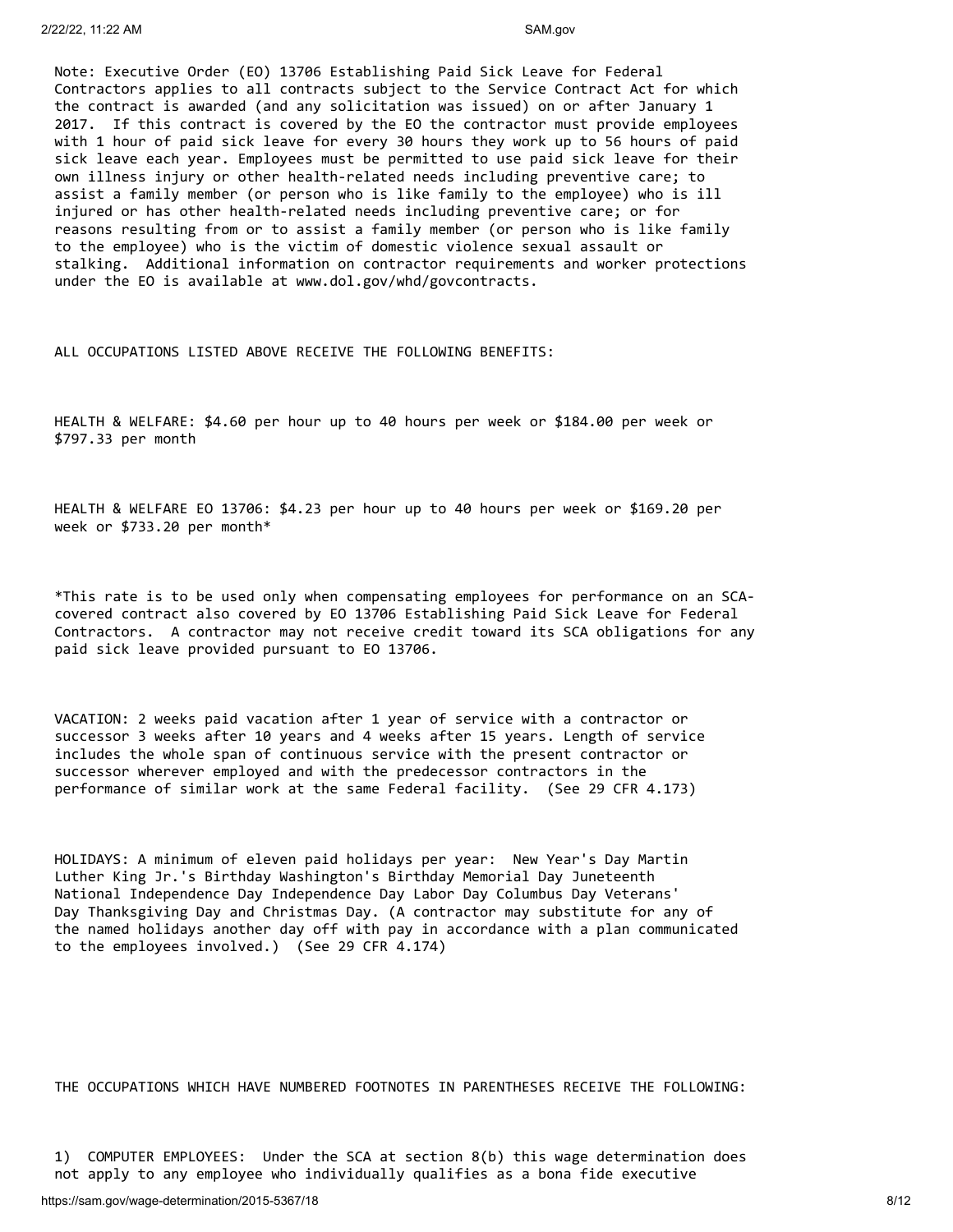### 2/22/22, 11:22 AM SAM.gov

administrative or professional employee as defined in 29 C.F.R. Part 541. Because most Computer System Analysts and Computer Programmers who are compensated at a rate not less than \$27.63 (or on a salary or fee basis at a rate not less than \$455 per week) an hour would likely qualify as exempt computer professionals (29 C.F.R. 541. 400) wage rates may not be listed on this wage determination for all occupations within those job families. In addition because this wage determination may not list a wage rate for some or all occupations within those job families if the survey data indicates that the prevailing wage rate for the occupation equals or exceeds \$27.63 per hour conformances may be necessary for certain nonexempt employees. For example if an individual employee is nonexempt but nevertheless performs duties within the scope of one of the Computer Systems Analyst or Computer Programmer occupations for which this wage determination does not specify an SCA wage rate then the wage rate for that employee must be conformed in accordance with the conformance procedures described in the conformance note included on this wage determination.

Additionally because job titles vary widely and change quickly in the computer industry job titles are not determinative of the application of the computer professional exemption. Therefore the exemption applies only to computer employees who satisfy the compensation requirements and whose primary duty consists of:

 (1) The application of systems analysis techniques and procedures including consulting with users to determine hardware software or system functional specifications;

 (2) The design development documentation analysis creation testing or modification of computer systems or programs including prototypes based on and related to user or system design specifications;

 (3) The design documentation testing creation or modification of computer programs related to machine operating systems; or

 (4) A combination of the aforementioned duties the performance of which requires the same level of skills. (29 C.F.R. 541.400).

2) AIR TRAFFIC CONTROLLERS AND WEATHER OBSERVERS - NIGHT PAY & SUNDAY PAY: If you work at night as part of a regular tour of duty you will earn a night differential and receive an additional 10% of basic pay for any hours worked between 6pm and 6am. If you are a full-time employed (40 hours a week) and Sunday is part of your regularly scheduled workweek you are paid at your rate of basic pay plus a Sunday premium of 25% of your basic rate for each hour of Sunday work which is not overtime (i.e. occasional work on Sunday outside the normal tour of duty is considered overtime work).

### \*\* HAZARDOUS PAY DIFFERENTIAL \*\*

An 8 percent differential is applicable to employees employed in a position that represents a high degree of hazard when working with or in close proximity to ordnance explosives and incendiary materials. This includes work such as screening blending dying mixing and pressing of sensitive ordnance explosives and pyrotechnic compositions such as lead azide black powder and photoflash powder. All dry-house activities involving propellants or explosives. Demilitarization modification renovation demolition and maintenance operations on sensitive ordnance explosives and incendiary materials. All operations involving re-grading

and cleaning of artillery ranges.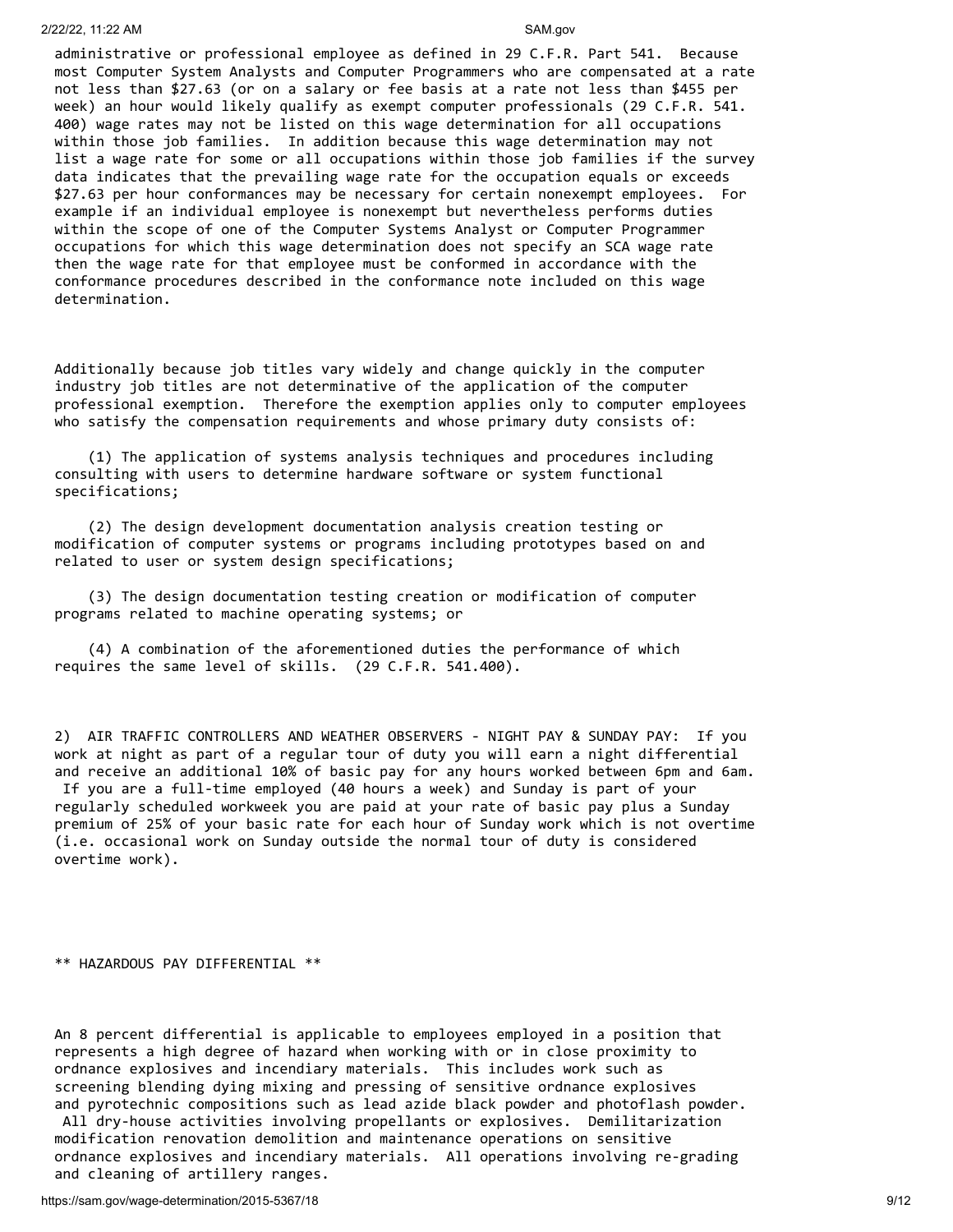A 4 percent differential is applicable to employees employed in a position that represents a low degree of hazard when working with or in close proximity to ordnance (or employees possibly adjacent to) explosives and incendiary materials which involves potential injury such as laceration of hands face or arms of the employee engaged in the operation irritation of the skin minor burns and the like; minimal damage to immediate or adjacent work area or equipment being used. All operations involving unloading storage and hauling of ordnance explosive and incendiary ordnance material other than small arms ammunition. These differentials are only applicable to work that has been specifically designated by the agency for ordnance explosives and incendiary material differential pay.

\*\* UNIFORM ALLOWANCE \*\*

If employees are required to wear uniforms in the performance of this contract (either by the terms of the Government contract by the employer by the state or local law etc.) the cost of furnishing such uniforms and maintaining (by laundering or dry cleaning) such uniforms is an expense that may not be borne by an employee where such cost reduces the hourly rate below that required by the wage determination. The Department of Labor will accept payment in accordance with the following standards as compliance:

The contractor or subcontractor is required to furnish all employees with an adequate number of uniforms without cost or to reimburse employees for the actual cost of the uniforms. In addition where uniform cleaning and maintenance is made the responsibility of the employee all contractors and subcontractors subject to this wage determination shall (in the absence of a bona fide collective bargaining agreement providing for a different amount or the furnishing of contrary affirmative proof as to the actual cost) reimburse all employees for such cleaning and maintenance at a rate of \$3.35 per week (or \$.67 cents per day). However in those instances where the uniforms furnished are made of ""wash and wear"" materials may be routinely washed and dried with other personal garments and do not require any special treatment such as dry cleaning daily washing or commercial laundering in order to meet the cleanliness or appearance standards set by the terms of the Government contract by the contractor by law or by the nature of the work there is no requirement that employees be reimbursed for uniform maintenance costs.

## \*\* SERVICE CONTRACT ACT DIRECTORY OF OCCUPATIONS \*\*

The duties of employees under job titles listed are those described in the ""Service Contract Act Directory of Occupations"" Fifth Edition (Revision 1) dated September 2015 unless otherwise indicated.

\*\* REQUEST FOR AUTHORIZATION OF ADDITIONAL CLASSIFICATION AND WAGE RATE Standard Form 1444 (SF-1444) \*\*

Conformance Process: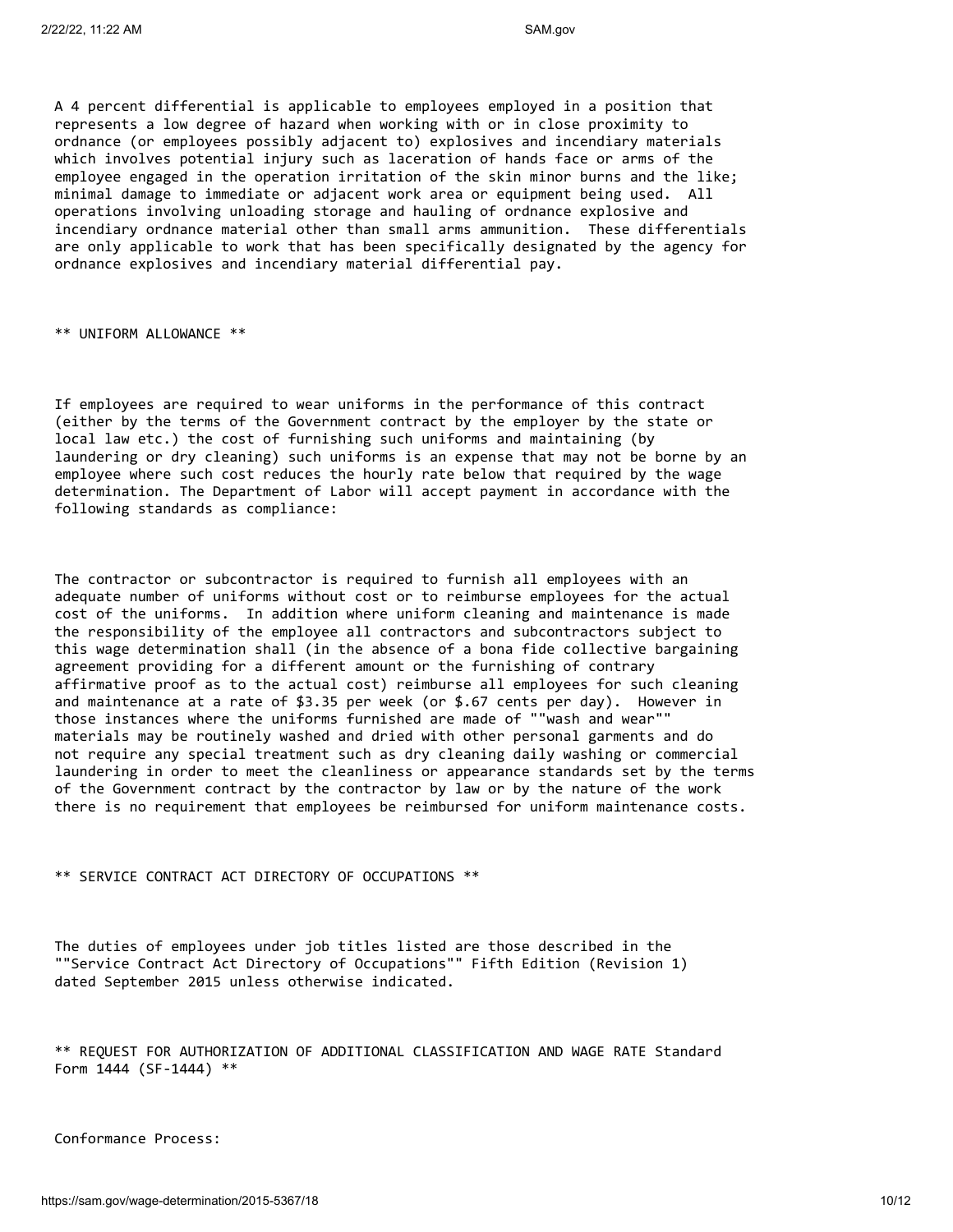The contracting officer shall require that any class of service employee which is not listed herein and which is to be employed under the contract (i.e. the work to be performed is not performed by any classification listed in the wage determination) be classified by the contractor so as to provide a reasonable relationship (i.e. appropriate level of skill comparison) between such unlisted classifications and the classifications listed in the wage determination (See 29 CFR  $4.6(b)(2)(i)$ . Such conforming procedures shall be initiated by the contractor prior to the performance of contract work by such unlisted class(es) of employees (See 29 CFR  $4.6(b)(2)(ii)$ ). The Wage and Hour Division shall make a final determination of conformed classification wage rate and/or fringe benefits which shall be paid to all employees performing in the classification from the first day of work on which contract work is performed by them in the classification. Failure to pay such unlisted employees the compensation agreed upon by the interested parties and/or fully determined by the Wage and Hour Division retroactive to the date such class of employees commenced contract work shall be a violation of the Act and this contract. (See 29 CFR  $4.6(b)(2)(v)$ ). When multiple wage determinations are included in a contract a separate SF-1444 should be prepared for each wage determination to which a class(es) is to be conformed.

The process for preparing a conformance request is as follows:

1) When preparing the bid the contractor identifies the need for a conformed occupation(s) and computes a proposed rate(s).

2) After contract award the contractor prepares a written report listing in order the proposed classification title(s) a Federal grade equivalency (FGE) for each proposed classification(s) job description(s) and rationale for proposed wage rate(s) including information regarding the agreement or disagreement of the authorized representative of the employees involved or where there is no authorized representative the employees themselves. This report should be submitted to the contracting officer no later than 30 days after such unlisted class(es) of employees performs any contract work.

3) The contracting officer reviews the proposed action and promptly submits a report of the action together with the agency's recommendations and pertinent information including the position of the contractor and the employees to the U.S. Department of Labor Wage and Hour Division for review (See 29 CFR  $4.6(b)(2)(ii)$ ).

4) Within 30 days of receipt the Wage and Hour Division approves modifies or disapproves the action via transmittal to the agency contracting officer or notifies the contracting officer that additional time will be required to process the request.

5) The contracting officer transmits the Wage and Hour Division's decision to the contractor.

6) Each affected employee shall be furnished by the contractor with a written copy of such determination or it shall be posted as a part of the wage determination (See 29 CFR 4.6(b)(2)(iii)).